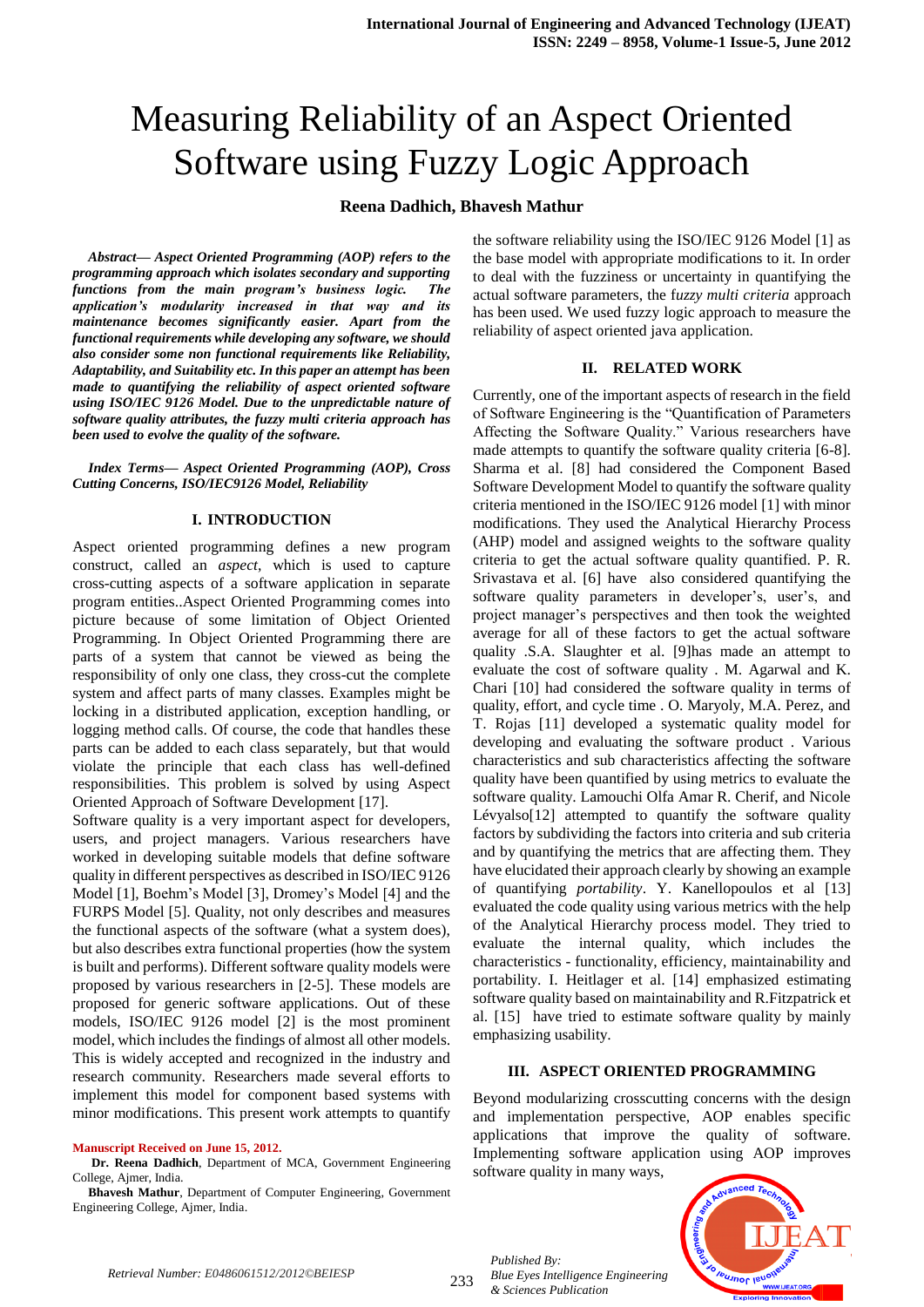ike in term of better understanding, higher productivity and cost savings. Software developer can apply AOP approach for improving quality in design and implementation perspective as discussed by Ramnivas Laddad [2].AOP enables specific application that improve the quality of software.

System-wide policy enforcement- With AOP, you can create reusable aspects that enforce a variety of contracts and provide guidance in following "best" practices. For example, the Enterprise JavaBeans specification is about 600 pages long and describes many restrictions programmers should adhere to. Developer diligence alone can seldom achieve the required enforcement level [2].

Logging-fortified quality assurance- The inability to reproduce a bug is one of the biggest frustrations for every software engineer. By enabling logging functionality, you can enable a better QA process; the QA person can augment the bug report with the associated log and thus give developers a better chance at reproducing the behavior. Nonintrusive logging and tracing functionality is a helpful tool in understanding system behavior. The conventional implementation of the equivalent functionality is so cumbersome that systematic implementation rarely happens [2].

Better simulation of the real world through virtual mock objects- Using mock objects is a valuable AOP application that helps to test software quality. Complex scenarios often aren't tested because of the effort required to simulate faults such as a network failure. When you combine mock objects with AOP, you can introduce the mock objects without making any changes to the core system. You can then easily inject faults into the system and test how it responds. AOP makes such sophisticated testing easy and practical without requiring complex test harnesses or compromising the core design for testability [2].

Nonintrusive what-if analysis- A pooling and caching optimization isa time and space trade-off that often needs to run what-if scenarios before deciding whether functionality is necessary. AOP provides a nonintrusive way to perform such an analysis without worrying about accidental changes to core behavior.[2].

# **IV. SOFTWARE QUALITY**

The study of software quality involves a planned and systematic set of activities to ensure the effectiveness of software. It consists of various sub topics like software quality assurance, quality control, and quality engineering. According to the IEEE 610.12 standard [16], software quality is a set of attributes of a software system and is defined as:

1. The degree to which a system, component, or process meets specified requirements.

2. The degree to which a system, component, or process meets customer or user needs or expectations.

3. Quality also comprises of the factors leading to the satisfaction of its requirements.

The quality of the software is measured in terms of its capability to fulfill the needs of the users and also its ability to achieve the developer's goals. Quality is mainly studied by quality models. The quality model describes the set of characteristics, which are the basis for establishing the quality requirements and for evaluating software quality. In the present paper, the ISO/IEC 9126 Model [2] has been considered as the base model.

# **A The ISO/IEC 9126 Model**

ISO (International Standard Organization) proposed a standard, known as the ISO/IEC 9126 Model [1], which provides a generic definition of software quality in terms of six main characteristics for software evaluation. These characteristics are functionality, efficiency, maintainability, portability, reliability and usability. The model covers almost all of the aspects covered in previously proposed models such as Boehm's model [3], McCall's model [4], Dromey's model [5], etc. It covers both the internal and external quality characteristics of a software product. It does not however describe how these characteristics and sub characteristics can be quantified.

# **B Reliability**

Software Reliability is the probability of failure-free software operation for a specified period of time in a specified environment. Software Reliability is also an important factor affecting system reliability [18].

In this paper we have measured Reliability, Adaptability and Suitability for Aspect oriented Application.

Reliability has measured using its sub characteristics which are

- (i) Maturity
- (ii) Fault Tolerance
- (iii) Recoverability
- (iv) Reliability compliance

# **V.ASSUMPTIONS**

- The values of all the parameters or characteristics have been quantified in the range 0 to 1. The overall quality of the software after quantification also appears in the range of 0 to 1.
- Various characteristics and sub characteristics have been prioritized appropriately to calculate the total quality of the software. The weights considered vary from case to case.
- Both ratings and weights have been quantified in terms of fuzzy, which are then converted into crisp numeric values using the Centroid Formula.
- The fuzzy weighted average of all the quantified criteria and sub criteria is taken in order to arrive at the final quality. This has been done to maintain consistency so that the range of final values lies between 0 and 1.

# **VI. PROCEDURE**

The exact procedure to quantify the software quality has been described in this section. As it has already been discussed in Section 3, the software quality is evaluated on the basis of the Software Quality Model that has been derived from the ISO/IEC 9126 Quality Model [1].



*Retrieval Number: E0486061512/2012©BEIESP*

234

*Published By:*

*& Sciences Publication* 

*Blue Eyes Intelligence Engineering*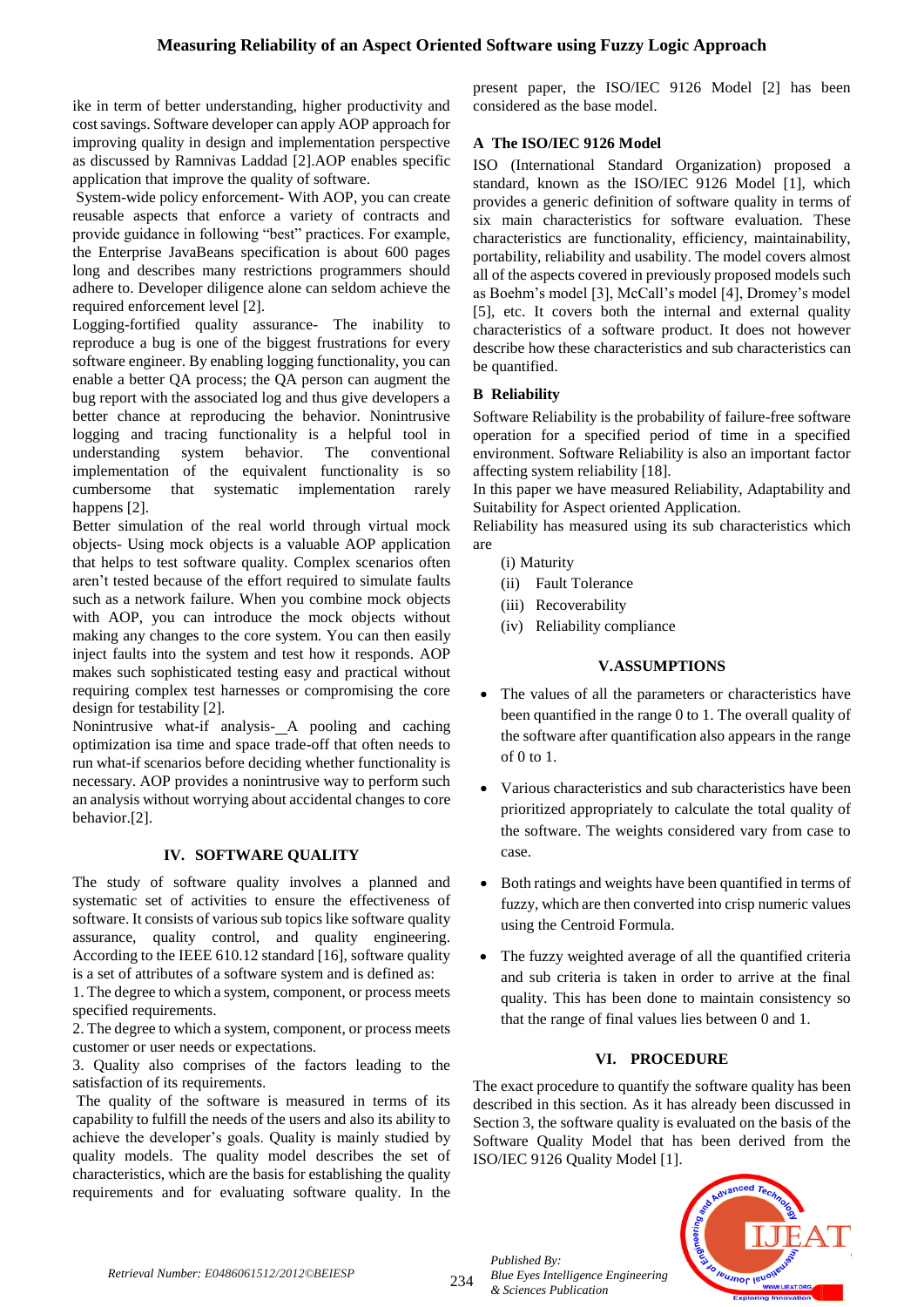The procedure to quantify the software quality is as follows:

- **Step 1:** Assign fuzzy ratings (r<sub>i</sub>) to each and every metric that exists in the software model.
- **Step 2:** Assign fuzzy weights  $(w_i)$  to the sub characteristics, characteristics and perspectives.
- **Step 3:** Take the weighted average of the metrics (using their weights and ratings).
- **Step 4:** Take the weighted average of the sub characteristics for Reliability (using their weights and ratings) under the corresponding characteristics to evaluate the fuzzy rating.

#### **VII. MEASURING RELIABILTY FOR ASPECT ORIENTED JAVA APPLICATION**

Let us consider a Library application developed in Java which provides web access to College Library. A user can browse the various categories of books, add some books to a cart and finally checkout, do payment and get the books. For this app we might receive the requirements from a business analyst as follows:

- A login/registration screen to enter into Library.
- Users should be able to browse through various categories of books
- Users should be able to search books by name, author name, publisher
- Users should be able to add/remove the books to/from their cart
- Users should be able to see what items currently exist in their cart
- Users should be able to checkout and pay the corresponding amount through some payment gateway
- A successful message should be shown to users with all the details of their purchases.
- A failure message should be shown to users with the cause of failure.
- A Library administrator/manager should be granted access to add/remove/update book details.

All the above requirements fall under the "Functional Requirements" category. While implementing the above, we should also take care of the following things even though they are not explicitly mentioned:

- **Role based access to the UI**. Here, only Administrators/Managers should have access to add/remove/update book details. [Role based Authorization]
- **Atomicity in Purchasing.** Suppose a user logged into the Library and added 5 books into his cart, checked out and completed his payment. In the back-end implementation we may need to enter this purchase details in 3 tables. If after inserting the data into 2 tables the system crashed, the whole operation should be rolled-back. [Transaction Management].

 **No one is perfect and no system is flawless.** So if something went wrong and the development team has to figure it out what went wrong, logging will be useful. So, logging should be implemented in such a way that developer

should be able to figure out where exactly the application failed and fix it. [Logging]The above implicit requirements are called Non-Functional Requirements. In addition to the above, performance should obviously be a crucial non-functional requirement for all public facing websites.

# **A. Calculation of Reliability for Aspect Oriented Library application**

Table 6.1.1 shows the real time values of the metrics related to *reliability*. The values of these metrics have been acquired from five different users on the basis of a questionnaire.

Table 6.1.2 shows the ratings of the metrics corresponding to the *reliability* characteristic, after they have been fuzzified on the basis of the criteria discussed in Sections 6. After classifying the metrics in the corresponding fuzzy sets, they have been assigned appropriate triangular fuzzy numbers as shown in the table 6.1.2.Table 6.1.3 shows the values of the weights that have been taken from five users. These weights have also been acquired via a questionnaire. This table also shows the fuzzified value of the weights after taking their average. Now the ratings  $(r_i)$  of the metrics (belonging to *reliability*) have been multiplied by corresponding weights (wi) and then added together to get the ratings of the corresponding sub characteristics.

#### **Table 6.1.1 Values of Real time Metrics for the Reliability Characteristic**

| Sub<br><b>Characteristics</b> | <b>Ouestions</b><br>(Metrics) | U1 | U <sub>2</sub> | U <sub>3</sub> | <b>Ratings</b>   |
|-------------------------------|-------------------------------|----|----------------|----------------|------------------|
| (Reliability)                 |                               |    |                |                |                  |
| Maturity                      | No. of                        |    | L              |                | (0.0, 0.1, 0.3)  |
|                               | version                       |    |                |                |                  |
|                               | released so                   |    |                |                |                  |
|                               | far.                          |    |                |                |                  |
| <b>Fault Tolerance</b>        | Exception                     |    | VH             |                | (0.8, 0.9, 1.0)  |
|                               | handling                      |    |                |                |                  |
|                               | provided or                   |    |                |                |                  |
|                               | not.<br>Total                 |    |                |                |                  |
|                               | Number of                     |    | <b>VH</b>      |                | (0.85, 0.9, 1.0) |
|                               | Functionaliti                 |    |                |                |                  |
|                               | es                            |    |                |                |                  |
|                               | successfully                  |    |                |                |                  |
|                               | met/total                     |    |                |                |                  |
|                               | number of                     |    |                |                |                  |
|                               | Functionaliti                 |    |                |                |                  |
|                               | es Available                  |    |                |                |                  |
| Recoverability                | Availability                  |    | <b>VH</b>      |                | (0.8, 0.9, 1.0)  |
|                               | of data                       |    |                |                |                  |
|                               | backup                        |    |                |                |                  |
| Reliability                   | Whether                       |    | H              |                | (0.6, 0.8, 0.9)  |
| Compliance                    | software                      |    |                |                |                  |
|                               | adheres to                    |    |                |                |                  |
|                               | reliability                   |    |                |                |                  |
|                               | compliance                    |    |                |                |                  |
|                               | standard or                   |    |                |                |                  |
|                               | not                           |    |                |                |                  |



*Published By:*

*& Sciences Publication*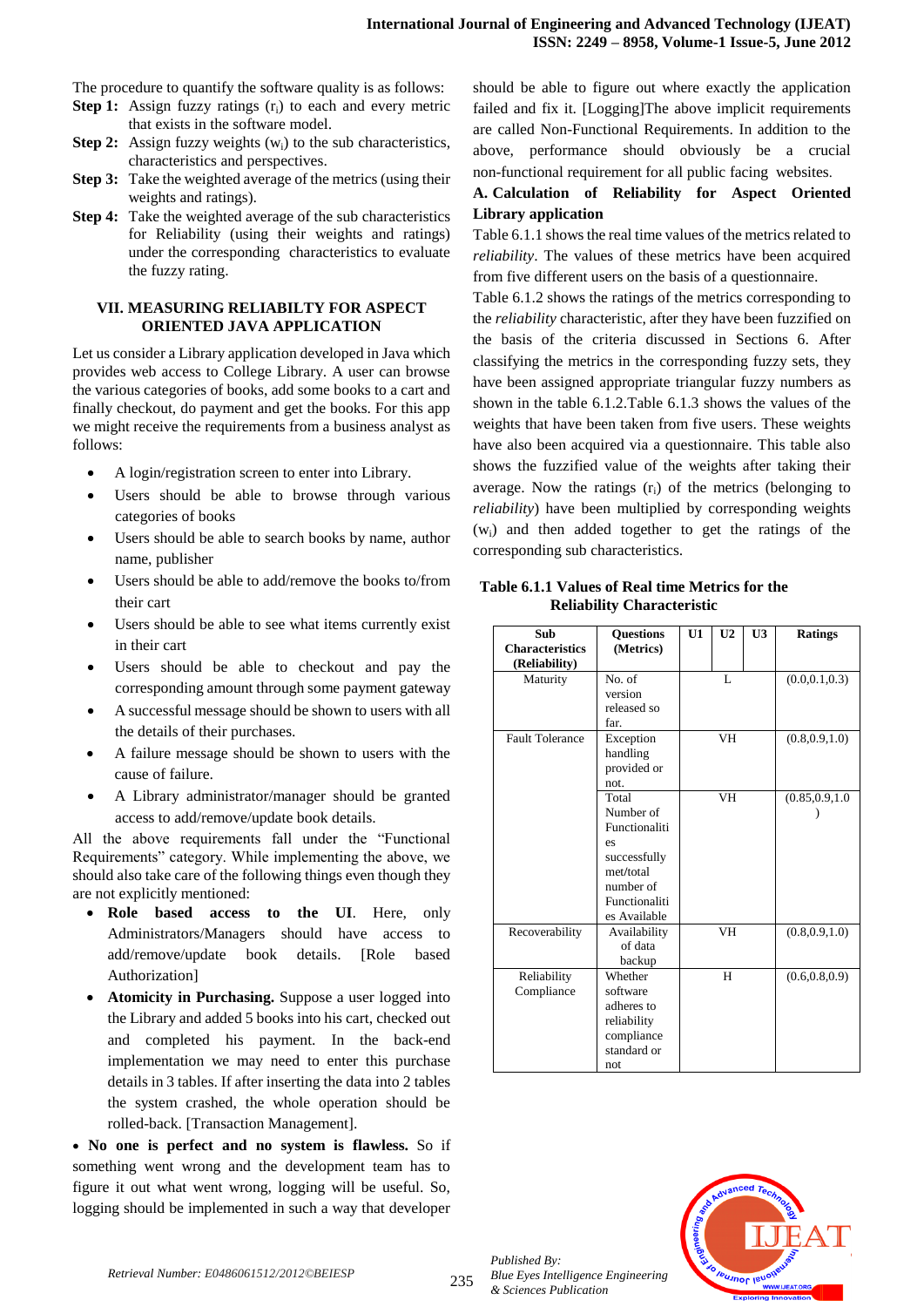| Sub                       | <b>Ouestions</b>                                                                                                              | U1       | U <sub>2</sub> | U <sub>3</sub>   | <b>Ratings</b>  |
|---------------------------|-------------------------------------------------------------------------------------------------------------------------------|----------|----------------|------------------|-----------------|
| Characteristic            | (Metrics)                                                                                                                     |          |                |                  |                 |
| (Reliability)             |                                                                                                                               |          |                |                  |                 |
| Maturity                  | No. of version<br>released so far.                                                                                            | L        |                |                  | (0.0, 0.1, 0.3) |
| <b>Fault Tolerance</b>    | Exception<br>handling<br>provided or<br>not.                                                                                  | VH<br>VH |                |                  | (0.8, 0.9, 1.0) |
|                           | <b>Total Number</b><br>of<br><b>Functionalities</b><br>successfully<br>met/total<br>number of<br>Functionalities<br>Available |          |                | (0.85, 0.9, 1.0) |                 |
| Recoverability            | Availability of<br>data backup                                                                                                | VH       |                | (0.8, 0.9, 1.0)  |                 |
| Reliability<br>Compliance | Whether<br>software<br>adheres to<br>reliability<br>compliance<br>standard or not                                             | H        |                | (0.6, 0.8, 0.9)  |                 |

**Table 6.1.2 Fuzzy Ratings of the Metrics Belonging to Reliability Characteristic**

**Table 6.1.3. Fuzzy Weights of the Metrics Belonging to the Reliability Characteristic**

| Sub<br><b>Characteristic</b><br>(Reliability) | <b>Metrics</b><br>(weight)                                                                         | U1  | U <sub>2</sub> | U <sub>3</sub> | Weights               |
|-----------------------------------------------|----------------------------------------------------------------------------------------------------|-----|----------------|----------------|-----------------------|
| <b>Fault Tolerance</b>                        | Relative<br>importan<br>ce for<br>Exceptio<br>nal<br>Handling                                      | VH. | H              | M              | (0.75, 1.0,<br>1.0)   |
|                                               | Relative<br>importan<br>ce for<br>Function<br>alities<br>that have<br>been<br>successfu<br>lly met | H   | H              | M              | (0.50, 0.75)<br>,1.0) |

 $r_{\text{Reliability}} = r_1 \times w_1 + r_2 \times w_2 + ...$   $r_n \times w_n = \sum r_i \times w_i$ 

Now these ratings and weights of the sub characteristics such as maturity, fault tolerance, recoverability, and reliability compliance have to be combined by taking the weighted average to get the exact fuzzy rating of reliability. This calculation is based on the formula: -

where i belongs to the set to the set {maturity, fault tolerance, recoverability, and reliability compliance}.

Here  $r_1$  is rating by user 1,  $r_2$  is rating by user 2. Similarly  $w_1$ ,  $w_2$ are weights by different user.

#### **Table 6.1.4 Fuzzy Ratings (calculated) of the Sub**

| Sub<br><b>Characte</b><br>ristic<br>(Reliabili<br>ty) | Rating            | <b>Metrics</b>                                                   | Average<br>Rating | Avera<br>ge<br>Weigh       |
|-------------------------------------------------------|-------------------|------------------------------------------------------------------|-------------------|----------------------------|
| Maturity                                              | (0.0, 0.1, 0.3)   | No. of<br>Version<br>Released                                    | (0.1, 0.3, 0.5)   | NA                         |
| Fault<br>Tolerance                                    | (0.75, 1.0, 1.0)  | Exceptio<br>n<br>andling                                         | (0.3, 0.5, 0.7)   | (0.3, 0.<br>5,0.7          |
|                                                       | (0.50, 0.75, 1.0) | Percentag<br>e of<br>functiona<br>lities<br>successfu<br>lly met | (0.3, 0.5, 0.7)   | (0.0, 0.0)<br>20,0.4<br>5) |
| Recoverab<br>ility                                    | (0.8, 0.9, 1.0)   | Availabil<br>ity of<br>Data<br>backup                            | (0.1, 0.3, 0.5)   | <b>NA</b>                  |
| Reliability<br>Complain<br>ce                         | (0.6, 0.8, 0.9)   | Adherenc<br>e to<br>Reliabilit<br>yComplai<br>nce                | (0.7, 0.9, 1.0)   | <b>NA</b>                  |

Characteristics Belonging to the Reliability Characteristic

# **VIII. CONCLUSION**

In this paper we have measured the reliability of Library application using fuzzy logic. By our calculation we can say that the Library software which is developed using Aspect oriented Approach is having high level fault tolerance, good recoverability and high level reliability compliance standard. In future we can also compare these results with the same characteristics of any non aspect oriented application and we can also measure the different quality factors.

# **REREENCES**

- 1. ISO/IEC 9126-1:2001, "Software Engineering-Product Quality—Part 1: Quality Model", Int'l Organization for Standardization, 2001, Available at www.iso.org
- 2. R. Laddad, "Aspect Oriemted Programming will improve Quality‖,2003,published by IEEE Computer Society 0740-745
- 3. B. W. Boehm, J. R. Brown and M. L. Lipow, "Quantitative Evaluation of Software Quality," Proceedings of the 2nd International Conference on Software Engineering, San Francisco, CA, USA, October,1976, pp.592-605.
- 4. J. A. McCall, P. K. Richards, and G. F. Walters, Factors in Software Quality, 1977, Vol.I, II, and III, US Rome Air Development Center Reports - NTIS AD/A-049 014, NTIS AD/A-049 015 and NTIS AD/A-049 016, U. S. Department of Commerce.
- 5. R. G. Dromey, "A model for software product quality," IEEE Transactions on Software Engineering, Vol.21, No.2, February, 1995, pp.146-162.
- 6. P. R. Srivastava and K. Kumar, "An Approach towards Software Quality Assessment," Communications in Computer and Information Systems Series (CCIS Springer Verlag), Vol.31, No.6, 2009, pp.345-346.
- 7. P. R. Srivastava, A. P. Singh, K.V. Vageesh, "Assessment of Software Quality: A Fuzzy Multi – Criteria Approach," Evolution of Computationand Optimization Algorithms in Software Engineering:
- 8. Applications and Techniques, IGI Global USA, 2010, chapter 11, pp.200-219.
- 9. A. Sharma, R. Kumar and P.S. Grover, "Estimation of Quality for Software Components - an Empirical
- 10. Approach," ACM SIGSOFT Software Engineering Notes, Vol.33, No.5, November, 2008, pp.1-10.
- 11. S.A. Slaughter, D. E. Harter, & M. S. Krishnan, "Evaluating the Cost of Software Quality,"



236 *Blue Eyes Intelligence Engineering & Sciences Publication* 

*Published By:*